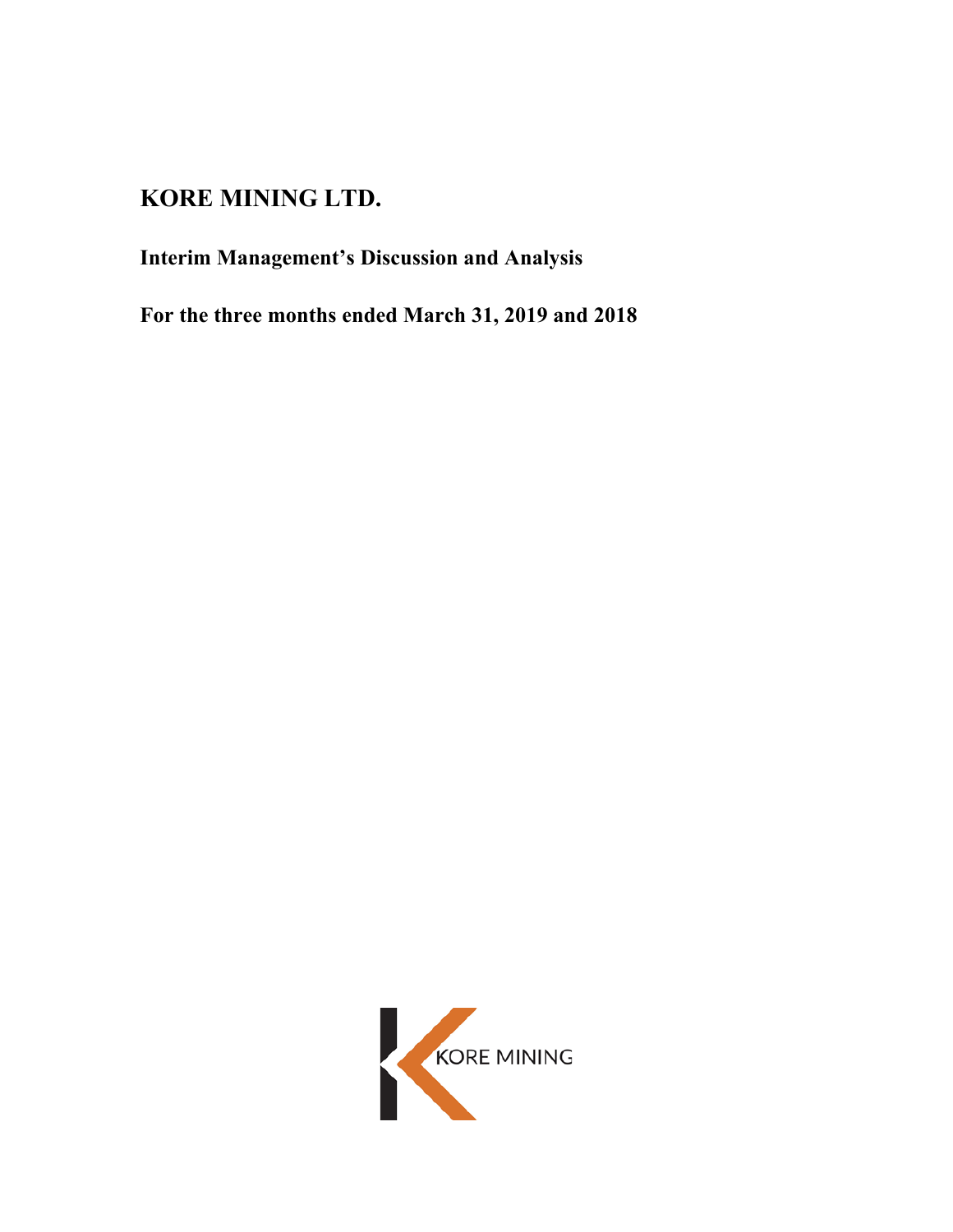The following Management's Discussion and Analysis ("MD&A"), prepared as of May 28, 2019, should be read together with the unaudited consolidated interim financial statements of KORE Mining Ltd. ("KORE Mining" or the "Company") for the three-month period ended March 31, 2019 and annual audited consolidated financial statements for the year ended December 31, 2019, and related notes thereto, which are prepared in accordance with International Financial Reporting Standards ("IFRS"). All amounts are stated in Canadian dollars unless otherwise indicated. The reader should be aware that historical results are not necessarily indicative of future performance.

## **Nature of Operations**

KORE Mining Ltd. (the "Company") is an exploration and development stage company that was formed through the amalgamation of Eureka Resources Inc. ("Eureka") and 1184938 BC Ltd (formerly Kore Mining Ltd.) ("Kore") in October 2018. More information on the amalgamation can be found on the Company's website at www.koremining.com and on SEDAR at www.sedar.com. The Company's head and registered office is located at Suite 2200, 885 West Georgia Street, Vancouver, British Columbia, V6C 3E8.

The Company's business is the acquisition, exploration and evaluation of primarily gold mineral properties located in the States of California, USA and Nevada, USA and in the Province of British Columbia, Canada. The Company's common shares are listed for trading on the TSX Venture Exchange ("TSX-V") as a Tier 2 issuer under the symbol "KORE". The Company's key projects are the Imperial Project and the Long Valley Project, both located in California.

## **Overall Performance and Highlights**

The Company has generated no operating revenue to date. The Company relies on the issuance of common shares to finance the acquisition of and exploration and evaluation of its projects, and to provide general operating working capital.

During the three-month period ended March 31, 2019, the Company accomplished the following:

- In January 2019, the Company released news of a discovery of a gold-copper porphyry on the FG Project, in British Columbia, intersecting semi-massive copper and iron sulphides, with its 3 hole NQ drill program of a total of 1,077 metres. The Company staked an additional 2,608 hectares of prospective intrusives, centered on the Eureka Syncline to bring the total for the FG Gold-Copper Project to 13,008 hectares.
- In January 2019, the Company announced the appointment of Mr. Darin Wagner to the position of Advisor to the Company. The Company also granted a total of 3,000,000 options to various officers, directors and consultants of the Company, including Mr. Wagner (the "Stock Options"). The Stock Options will have an exercise price of \$0.14 and expire on January 13, 2024.
- In February 2019, Ms Jessica Van Den Akker was appointed Chief Financial Officer of the Company, replacing Mr Alan Ahlgren.

Subsequent to the period ended March 31, 2019, the following events have taken place:

• On May 7, 2019, the Company announced that it had entered into definitive agreements for a \$4,000,000 investment ("Investment") by Macquarie Bank Ltd. and its affiliates (collectively "Macquarie"). As part of the Investment, Macquarie subscribed for 6,000,000 common shares of Kore and acquired a 1% NSR royalty (the "Macquarie Royalty") on the Imperial Project.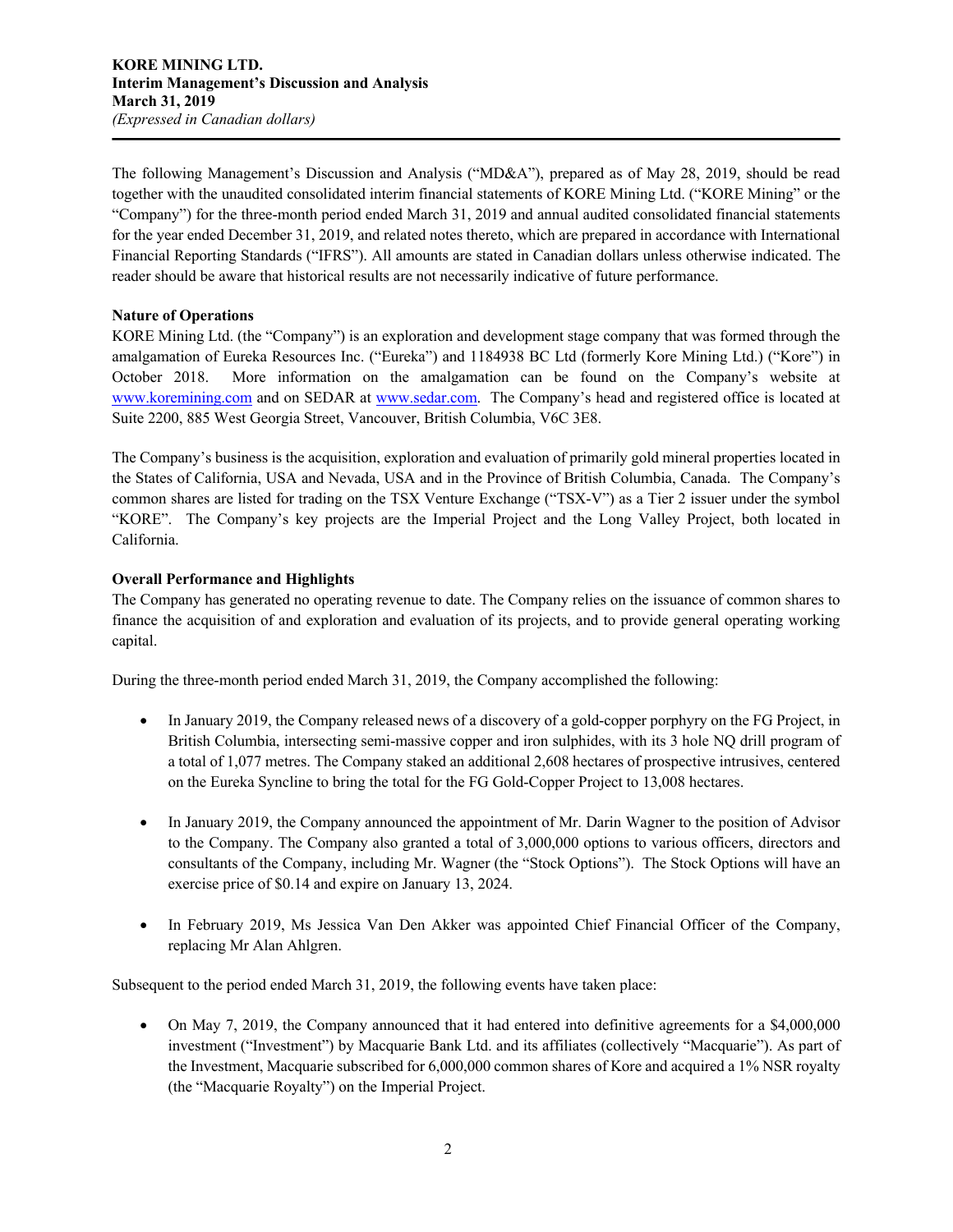- On May 10, 2019, the Company granted stock options exercisable into 150,000 common shares in the Company to its Chief Financial Officer. The stock options are exercisable at \$0.25 per share with a 5-year term, vesting on the date of grant. All options have been granted pursuant to the Company's stock option plan, and subject to compliance with all applicable laws and the rules (and approval) of the TSX Venture Exchange.
- On May 23, 2019 the above transaction with Macquarie was closed and the financing was increased to \$4,300,000 with an additional subscription of 1,200,000 common shares of the Company.

## *Project Summaries*

## *Imperial, California, USA*

On March 28, 2017, the Company purchased Imperial USA Corp. which owns the Imperial project located in California. In settlement of the purchase price, the Company paid US\$50,000 which had been deposited previously with the vendor in November 2016 related to a Letter Agreement, and US\$100,000 on the date of closing the purchase. The agreement has provisions for two further payments to the vendor, with US\$1,000,000 payable upon the announcement of a revised Preliminary Economic Assessment (PEA) or similar report and US\$1,000,000 payable 30 days after the date that gold is poured from ore the is mined from the related properties.

The vendor retains a 1% net smelter return royalty on the property. The vendor has the option to receive shares in the Company in settlement of the remaining payments up to achieving a maximum 4.9% ownership interest in the Company, above which level further share consideration is at the option of the Company.

In addition, the Company has committed to incur US\$5 million on the Imperial Project on or before March 2022, the fifth anniversary of the date of the Imperial Purchase Agreement. In the event that the Company does not incur these expenditures in this time, the Company must then pay US\$1,000,000 to the vendor to retain ownership.

The Imperial Property is located in Imperial County, southeastern California. It is located along the Indian Pass Road approximately 26 miles northwest of the city of Yuma, Arizona, and is approximately 45 miles east-north-east of El Centro, California. The operating Mesquite Mine and the closed Picacho Mine are located roughly 10 miles to the west and east, respectively, of the property. The closed American Girl Mine is about 8 miles south of the project. Except for this activity, there is no mining activity in or around the claim block.

The Imperial Project consists of 370 lode claims, 281 millsite claims and 3 placer claims for a total of 654 claims covering a total area of approximately 5,721 acres, and it has been shown that certain mineralization at the Project is amenable to open pit run-of-mine heap leach operations. The Company proposes to complete permitting studies to advance the project.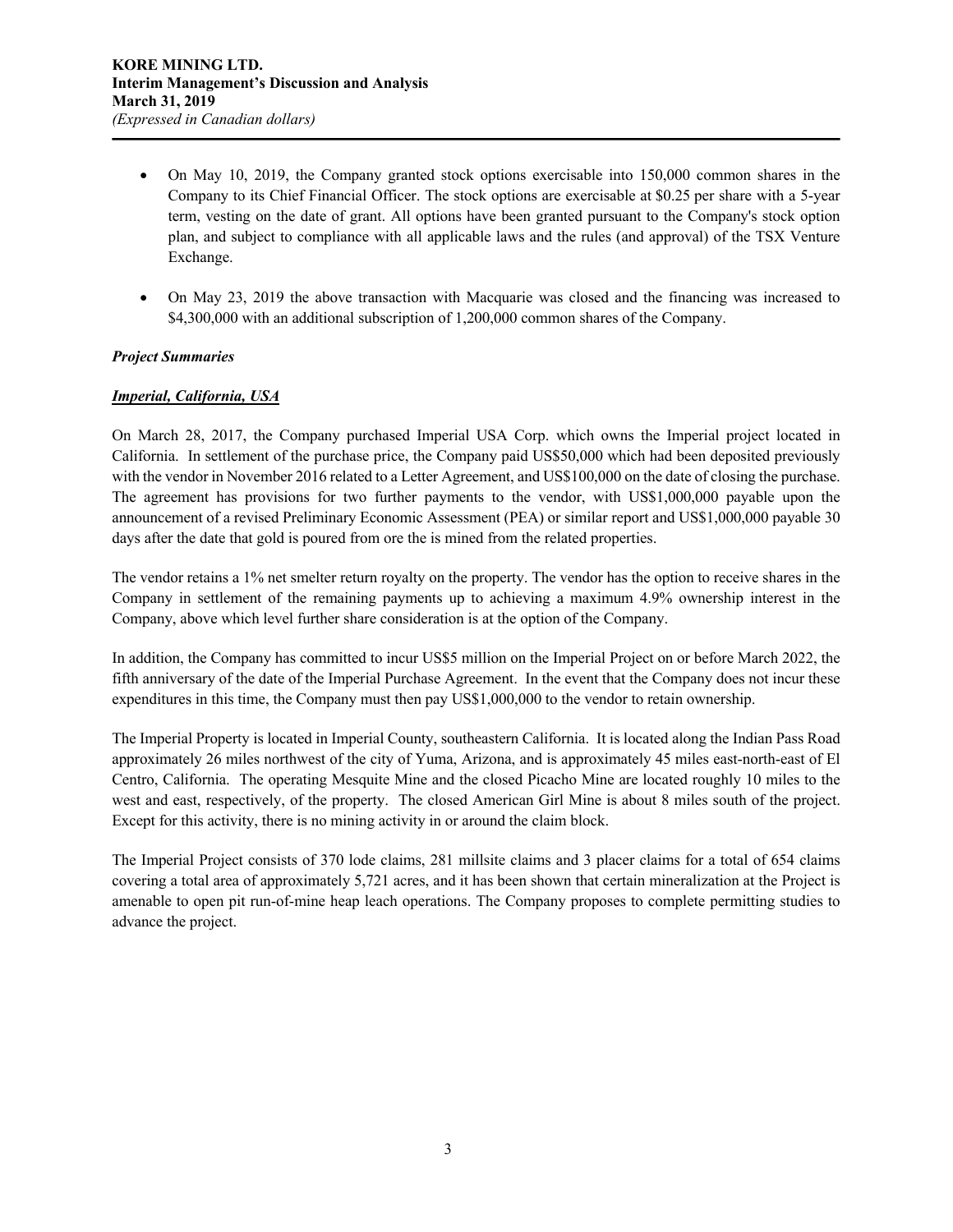$\overline{\phantom{a}}$ 

The project boasts an historic<sup>1</sup> oxide-only Proven & Probable Reserve of 89,567 Ktons @ 0.017 opt for 1,486,000 oz Au <sup>2</sup>. In 2012 an updated historic NI43-101<sup>3</sup> on the Imperial project was prepared by a former operator, as shown below.

The most recently prepared historic resource in 2012 was completed by SRK and considers that resource blocks located within a conceptual pit envelope show "reasonable prospects for economic extraction". Historic mineral resources are reported at a cut-off grade ("COG") of 0.005 oz/t and include all resource blocks above cut-off inside the conceptual pit shell.4

|           | <b>Size (tonnes)</b> | Grade $(g/t)$ | $Au$ (oz) | <b>Source</b>                  | Au Cutoff $(g/t)$ |
|-----------|----------------------|---------------|-----------|--------------------------------|-------------------|
| Indicated | 45,762,947           | 0.60          | 879,000   | 2012<br>Historic<br><b>PEA</b> | 0.17              |
| Inferred  | 76, 334, 175         | 0.53          | 1,298,000 | 2012<br>Historic<br><b>PEA</b> | 0.17              |

The claims are administered by the U.S. Bureau of Land Management ("BLM") on federally owned lands. The unpatented mining claims are all held by Imperial, and are in good standing with all holding fees paid for the current year. The claims will remain in effect for as long as the claim holding fees are paid to both the U.S. government and

 $<sup>1</sup>$  All estimates described above were prepared prior to 2000 and are presented herein merely as an item of historical interest with respect to the</sup> Imperial Project. There were a number of mineral resource estimates and associated mineral reserve calculations prepared on behalf of Glamis by the outside consulting group, Western States, during the period 1995 to 1998. It is believed that these estimates were not prepared in full compliance with the provisions included in National Instrument 43-101, as they do not clearly differentiate between Measured, Indicated, and Inferred categories of mineralization. Accordingly these estimates should not be relied upon. The Company has not done sufficient work to classify these historical estimates as current mineral resources or mineral reserves, and Kore is not treating these historical estimates as current mineral resources or mineral reserves.

<sup>2</sup> Western States Engineering Final Feasibility Study, April 1996. Prepared for Chemgold, Inc.

<sup>&</sup>lt;sup>3</sup> Imperial Project: Preliminary Economic Assessment Technical Report October 26, 2012 by Gordon Doerksen, P.Eng. Lois Boxill, P.Eng. et al of SRK Consulting (Canada) Inc. Prepared for ADR Capital Corp., Vancouver, BC. ("2012 PEA"), and PEA economic model.

<sup>&</sup>lt;sup>4</sup> The reader is cautioned that the above referenced "Historical Resource" is considered historical in nature and as such is based on prior data and reports prepared by previous property owners. The work necessary to verify the classification of this mineral resource estimate has not been completed and the resource estimate, therefore, cannot be treated as NI 43-101 current resource verified by a Qualified Person. There can be no assurance that any of the historical resources, in whole or in part, will ever become economically viable.

Mineral Resources are not mineral Reserves and do not have demonstrated economic viability. There is no certainty that all or any part of the mineral Resource will be converted into mineral Reserves. The estimate of mineral resources may be materially affected by environmental, permitting, legal, title, taxation, sociopolitical, marketing, or other relevant issues.

The historical mineral resources in this management's discussion and analysis were estimated using the Canadian Institute of Mining, Metallurgy and Petroleum (CIM), CIM Standards on Mineral Resources and Reserves, Definitions and Guidelines prepared by the CIM Standing Committee on Reserve Definitions and adopted by CIM Council. Imperial Mineral Historical Resource Estimation Parameters: a) Grade estimation is based on assay samples composited to 20ft intervals. Grade capping thresholds were determined following a detailed statistical analysis of the data for the entire mineralized domains varied from 0.02 to 0.2 ounces per ton (opt) gold (Au). b) Resource model grade blocks were estimated using Gemcom GEMSTM modeling software based on a traditional wireframe interpretation constructed from a sectional interpretation of drilling data. c) The database for the Imperial model consisted of 349 RC holes totalling 190,134 feet of drilling. A total of 36,361 analyses were considered for use in the resource estimate. d) The modelled gold mineralized zone was subdivided into three domains displaying different strike or dip directions with a total length of 3,200 ft, width up to 800ft and average thickness of 85ft in the East area and 1,200ft in length, 1,000ft in width and average thickness of 90ft to 120ft in the West area, dipping from 5 to 35 degrees e) A bulk density value of 0.077 ton per cubic foot was used and derived from 9 core holes consisting of 32 samples collected in a 1994 and 1995 drilling program.

Mineral resources were reported within an optimized pit shell using a gold price of US\$1,400/oz with a process recovery of 80%. g) Process costs used were US\$1.50/ton and G&A was US\$0.40/ton. Open pit mining costs were US\$1.20/ton and sustaining capex was US\$0.50/ton with open pit slopes of 45 degrees.

The quantity and grade of reported Inferred resources in this estimation are uncertain in nature and there has been insufficient exploration to define these Inferred resources as an Indicated or Measured mineral resource and it is uncertain if further exploration will result in upgrading them to an Indicated or Measured mineral resource category.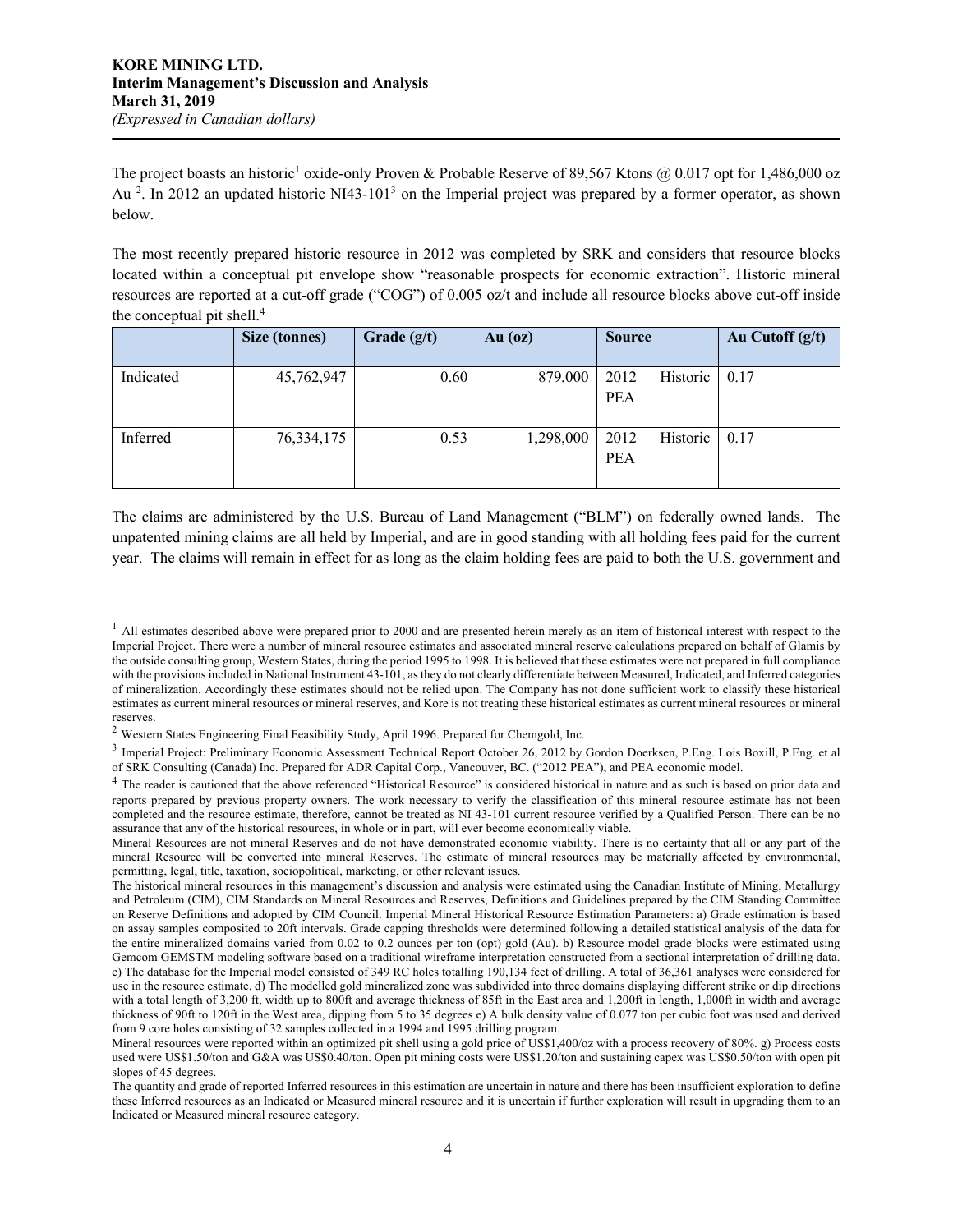the county. The claims must also be maintained by ensuring that the claim posts and location notices are properly upright and visible.

The property is not subject to any production royalties or encumbrances except for a 1% net smelter return royalty held by Goldcorp Inc. and a 1% net smelter return royalty held by Macquarie Americas Corp. on any mineral production from the property.

The Company is not aware of any significant factors, risks or issues that may affect access, title, or the right or ability to perform work on the Imperial Project, nor is it aware of any material environmental liabilities related to the Imperial Project.

# *Long Valley, California, USA*

On March 31, 2017 the Company purchased 95 mining claims in the Long Valley area of California. Upon closing, the Company paid US\$350,000 with provisions in the agreement for further payments of US\$500,000 due 30 days after commencement of commercial production and US\$500,000 payable on the 12 month anniversary of the commencement of commercial production. The vendor has the option to receive shares in the Company in settlement of the outstanding payments. The mining claims were subsequently transferred to the Company's subsidiary, Kore USA Ltd.

The vendor retained a net smelter return royalty on the claims ("the Seller NSR"). The Seller NSR provides for a royalty of 0.5% on sale of production when the price of gold is under US\$1,400/oz, 1.0% when the price of gold is between US\$1,401 to US\$1,600/oz and 2.0% when the price of gold is above US\$1,600/oz. The Company has the option to purchase 1% of the royalty when the price of gold is above US\$1,600/oz for US\$2 million if purchased prior to the announcement of a feasibility study or US\$4 million if repurchased prior to commencement of commercial production. There is also a further 1% net smelter return royalty to another party on any gold production from the property. The property is not subject to any other production royalties or encumbrances.

The Long Valley Property is located in Mono County, east-central California, approximately 57 miles to the south of the town of Bridgeport and about 45 miles north of the town of Bishop, California. Both towns are connected by U.S. Highway 395, which passes a few miles west of the property. Access to the property from the highway is via a series of graded gravel roads. The claims are administered by the BLM on federally owned lands administered by the Inyo National Forest, U.S. Department of Agriculture. The surface rights in the area of the claims are owned by the U.S. government, with the area being subject to a surface grazing lease issued by the U.S. Forest Service.

Kore recently commissioned an updated, pit-optimized resource estimate that increased gold ounces in the measured and indicated categories. The deposit shows potential for expansion both laterally and at depth with consistent grades.

In 2018, mineral resources reported for the Long Valley property were modelled and estimated by Mine Development Associates ("MDA") in accordance with the CIM Standards. The model for the resource was prepared in 2003 by MDA, with the current updated resource calculated on April 25, 2018. No drilling occurred on the property after the 2003 model was created. The resource estimate considered both a heap leach operation for oxide and transition material and a plant to recover sulfide material. Pit optimization parameters were developed for the different materials.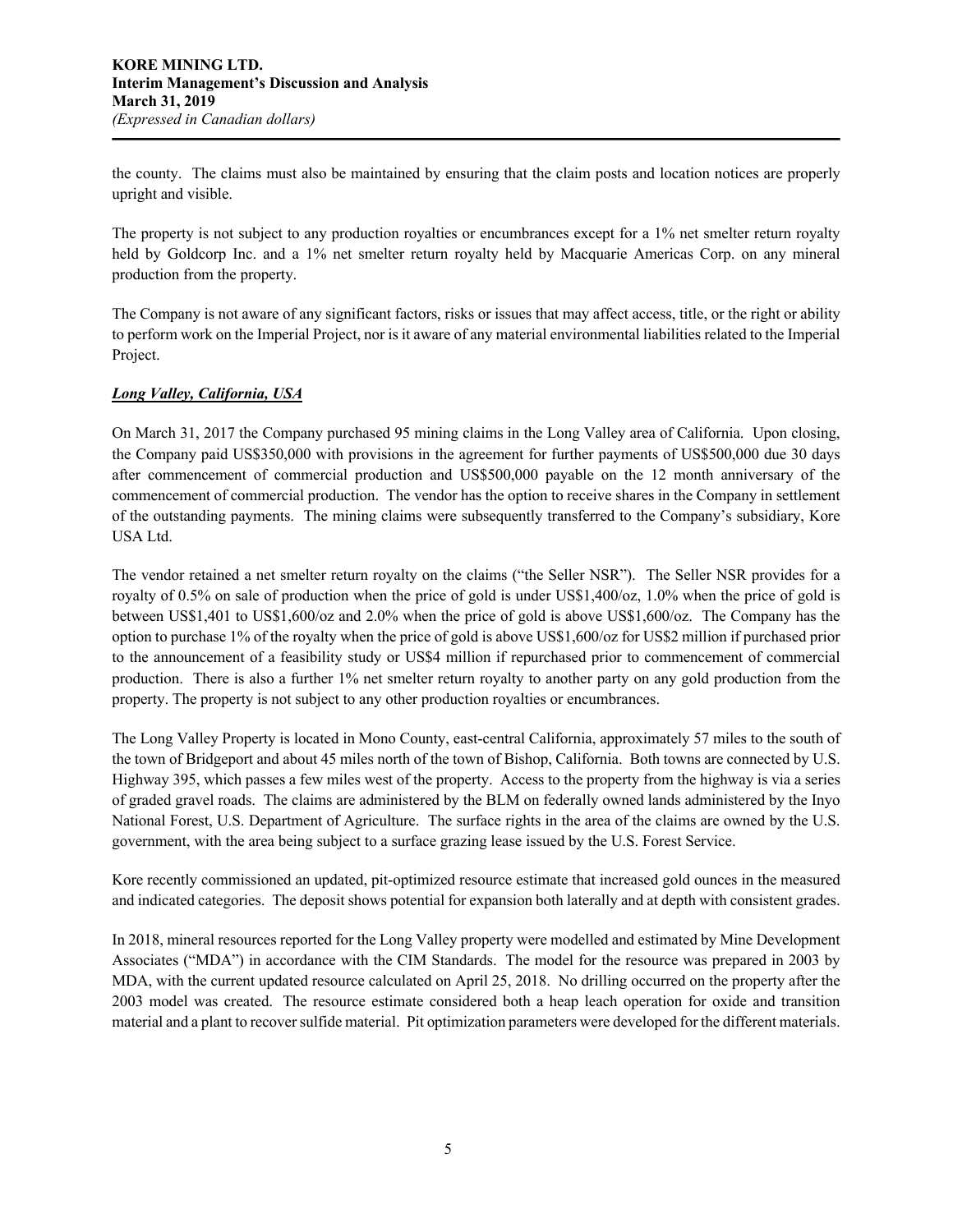Gold resources that are contained in a \$1,500 per ounce optimized pit were estimated by MDA for the Hilton Creek, Southeast, and South zones and are summarized in the table below<sup>5</sup>.

|                      | <b>Size (tonnes)</b> | Grade $(g/t)$ | Au $(oz)$ | Au Cutoff $(g/t)$ |
|----------------------|----------------------|---------------|-----------|-------------------|
| Measured             | 27,469,000           | 0.55          | 481,000   | $0.156^6$         |
| Indicated            | 39,332,000           | 0.61          | 766,000   | $0.156^7$         |
| <b>Total M&amp;I</b> | 66,801,000           | 0.58          | 1,247,000 |                   |
| Inferred             | 23,560,000           | 0.64          | 486,000   | $0.156^8$         |

Resources reported as oxide in this report are the material situated above an oxide-sulfide boundary that was generally determined by recording the last occurrence of oxide minerals observed in the drill cuttings or core, and above a transition zone that occurs approximately between 150 and 200 feet below the surface. As such, not all material situated above this boundary can be considered as oxide in the context of metallurgical recovery, as it undoubtedly includes materials that will react differently metallurgically. One of the most important tasks to complete is the development of a model that better defines the metallurgical characteristics of the deposit and is planned as a next step by Kore.

The unpatented mining claims are all held by Kore USA, and are in good standing with all holding fees paid for the current year. The claims will remain in effect for as long as the claim holding fees are paid to both the U.S. government and the county. The claims must also be maintained by ensuring that the claim posts and location notices are properly upright and visible.

The Company is not aware of any significant factors, risks or issues that may affect access, title, or the right or ability to perform work on the Long Valley Project. The Company is not aware of any material environmental liabilities related to the Long Valley Property.

# *FG Project, British Columbia, Canada*

 $\overline{\phantom{a}}$ 

KORE's 100% owned FG property ("FG Project") is a gold and early stage gold-copper project located in the Cariboo Mining Division of British Columbia, Canada. See Area Map on https://www.koremining.com/fg-gold/. FG Project

<sup>&</sup>lt;sup>5</sup> The scientific and technical information in this summary relating to the Long Valley Project is derived from, and in some instances is a direct extract from, and based on the assumptions, qualifications and procedures set out in, the technical report titled "*Technical Report and Resource Estimate for the Long Valley Project, Mono County, California*", with an effective date of April 25, 2018, prepared for the Company by Neil Prenn, P.E. and Steven I. Weiss, C.P.G. (together, the "**Authors**") of Mine Development Associates ("**MDA**") in accordance with NI 43-101 (the "**Technical Report**"). Such assumptions, qualifications and procedures are not fully described herein and the following summary does not purport to be a complete summary of the Technical Report. References to the "**property**" in this section refer to the Long Valley Project. Reference should be made to the full text of the Technical Report, which is available for review under Eureka's profile on SEDAR at www.sedar.com.

 $6$  Oxide only. Transition and sulfide cut-off grade 0.187 g/t.

<sup>&</sup>lt;sup>7</sup> Oxide only. Transition and sulfide cut-off grade 0.187 g/t.

 $8$  Oxide only. Transition and sulfide cut-off grade 0.187 g/t.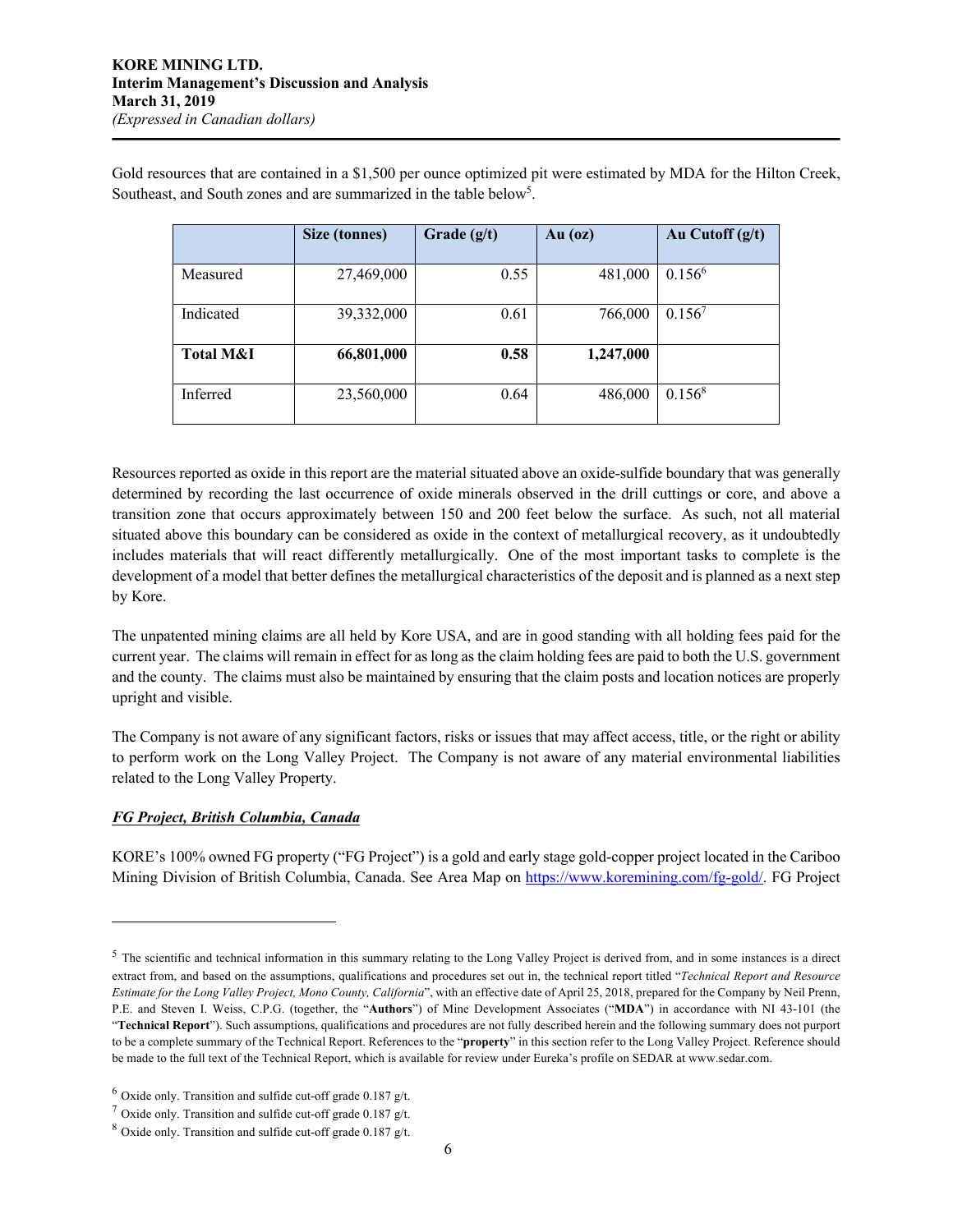is a strata-controlled gold project located at the headwaters of the Horsefly River, 50 kms east of Horsefly, B.C. and consists of 35 contiguous claims (13,008 hectares).

|                      | Size (tonnes) | Grade $(g/t)$ | Au $(oz)$ | Au Cutoff $(g/t)$ |
|----------------------|---------------|---------------|-----------|-------------------|
| Measured             | 5,600,000     | 0.81          | 145,000   | 0.50              |
| Indicated            | 9,570,000     | 0.76          | 231,000   | 0.50              |
| <b>Total M&amp;I</b> | 15,170,000    | 0.78          | 376,000   |                   |
| Inferred             | 27,493,000    | 0.72          | 634,900   | 0.50              |

The FG Project property has a historical<sup>4</sup> Measured and Indicated and Inferred resource as shown below:

Additional mineralization has been outlined over a 3 km strike length with five key zones of mineralization (NE Zone, Main Zone, SW Limb, Grouse Creek, Frasergold Creek) identified along a 10km strike length of the sedimentary horizon. Further details on the gold resource can be found in "NI 43-101 Technical Report, Frasergold Exploration Project, Cariboo Mining Division, dated July 27, 2015" available on SEDAR or on the Company's website.

The Project has also yielded highly prospective targets within a porphyritic intrusion called the Nova Zone, a potentially 3.5km x 1km gold-copper porphyritic intrusion discovered through compilation of historic soil geochemistry, and airborne geophysical studies. Hundreds of historical rock samples in the Nova Zone were anomalous for gold ( $>0.1$  g/t) and copper ( $>500$ ppm) with individual gold values as high as 7.8 g/t and copper values as high as 3.03%. 2018 drilling demonstrated semi-massive and massive copper and iron sulphides and intersected (hole DDH-18-002) over 32 metres of 0.52% copper equivalent, including 8.65 metres of 1.1% copper equivalent.9 Gold grades as high as 5.70 g/t, copper grades as high as  $1.01\%$ , and silver grades as high as 4.98 g/t were encountered in drill core. Drill result highlights can be seen at https://www.koremining.com/fg-gold.

The Nova Zone Map showing location of Phase 1 drilling, cross sections, geophysical anomalies, mapped geology, and historic gold and copper in soils and anomalous rocks can be seen at https://www.koremining.com/pr0102192.

The Company is not aware of any significant factors, risks or issues that may affect access, title, or the right or ability to perform work on the property. The Company is not aware of any material environmental liabilities related to the property. An exploration permit was recently received for the FG Project which allows, subject to several conditions, drilling of up to ten drill holes in the northwest area of the FG Project proximal to current roads.

# *Gold Creek Project, British Columbia, Canada*

 $\overline{\phantom{a}}$ 

The 100% owned Gold Creek project ("Gold Creek") is located 2km NE of the town of Likely in the Cariboo - the heart of British Columbia's historic "Gold Rush" district. Gold Creek consists of 34 claims totalling 9,673 ha and approximately 8km to the NW of the Spanish Mountain deposit. Access is from Likely by all-weather gravel road.

<sup>9</sup> Cu equivalent calculated using metals prices at April 29, 2019: USD\$1,278/oz Au, \$14.77/oz Ag, \$2.90/lb Cu.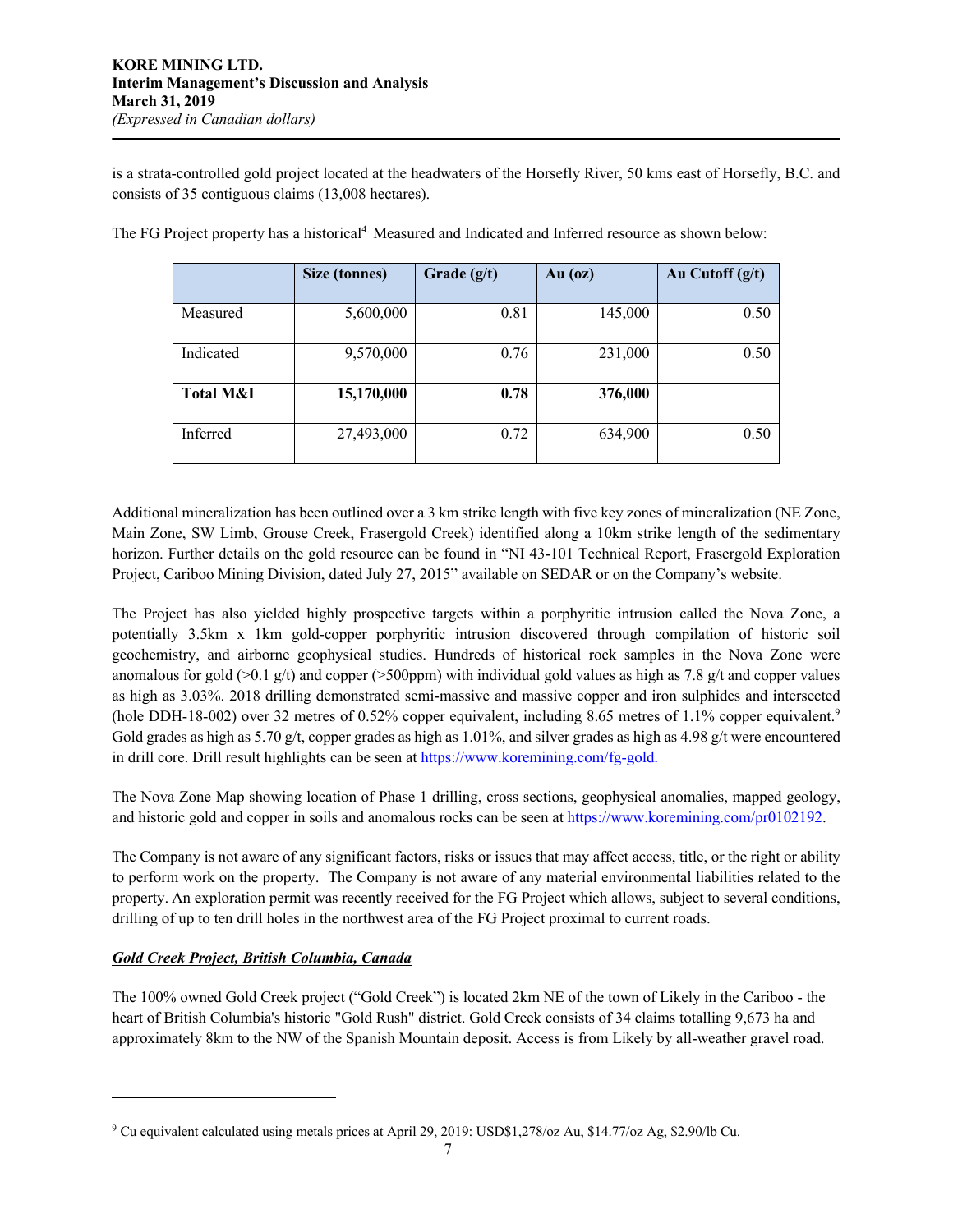The site has well developed infrastructure and is just 70km NE of Williams Lake, a major regional centre serviced by an airport and railway. See Area Map on https://www.koremining.com/gold-creek.

In November 2016, the Company entered into an option agreement to earn up to a 100% interest in the Gold Creek project ("Gold Creek"), which it satisfied by incurring \$130,000 in exploration expenditures and the issuance of 300,000 common shares by August 31, 2018.

The vendor retained a 1% net smelter royalty. The Company may purchase one-half of the royalty for \$1,000,000.

# *David S. Smith, CPG, is the Company's designated independent Qualified Person for this MD&A within the meaning of National Instrument 43-101 and has reviewed and approved the technical information described herein.*

## **Exploration & Evaluation Expenses**

Following is a summary of accumulated acquisition costs and exploration and evaluation expenses by project for the three-month periods ended March 31, 2019 and 2018.

| As at March 31, 2019       | <b>Long Valley</b> | <b>Imperial</b> | <b>FG Gold-</b> | <b>Gold Creek</b> | <b>General</b>     |  |
|----------------------------|--------------------|-----------------|-----------------|-------------------|--------------------|--|
|                            |                    |                 | Copper          |                   | <b>Exploration</b> |  |
| <b>Acquisition Costs</b>   | \$516,822          | \$212,064       | \$370,607       | \$498,136         | S                  |  |
|                            |                    |                 |                 |                   |                    |  |
| For the three-month period | <b>Long Valley</b> | <b>Imperial</b> | FG Gold-        | <b>Gold Creek</b> | <b>General</b>     |  |
| ended March 31, 2019       |                    |                 | Copper          |                   | <b>Exploration</b> |  |
| Exploration and evaluation |                    |                 |                 |                   |                    |  |
| expenses                   |                    |                 |                 |                   |                    |  |
| Assay and sampling         | \$                 | \$              | \$<br>1,688     | \$                | \$                 |  |
| Claim maintenance          |                    | 7,717           |                 |                   |                    |  |
| Engineering, metallurgy    |                    | 1,471           | 375             |                   |                    |  |
| and geotechnical           |                    |                 |                 |                   |                    |  |
| Geographic information     |                    | 1,360           | 170             |                   |                    |  |
| system                     |                    |                 |                 |                   |                    |  |
| Permitting                 |                    | 2,563           |                 |                   |                    |  |
| Travel                     |                    | 7,640           |                 |                   |                    |  |
|                            | \$                 | 20,751          | \$<br>2,233     | \$                | \$                 |  |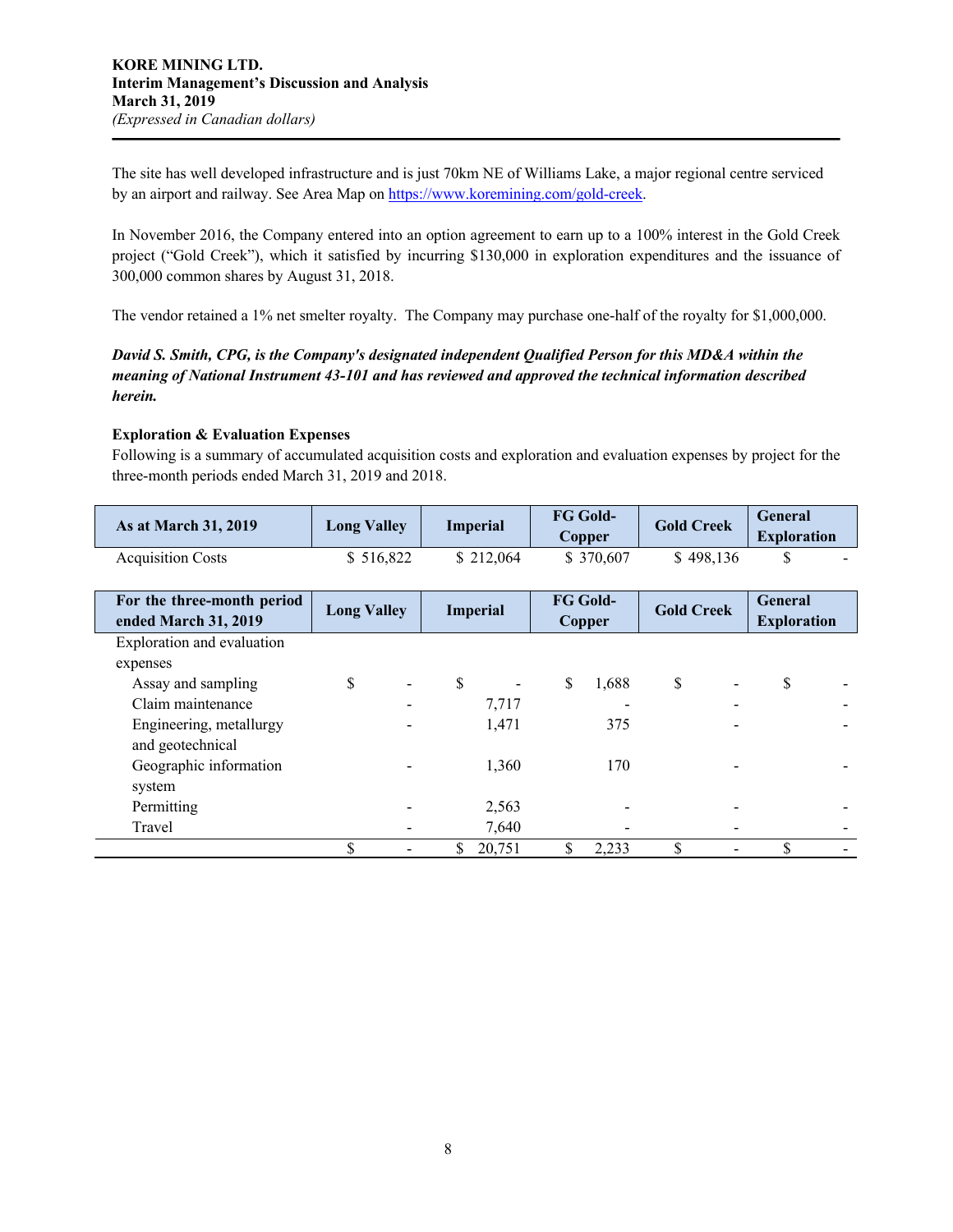## **KORE MINING LTD. Interim Management's Discussion and Analysis March 31, 2019** *(Expressed in Canadian dollars)*

| As at March 31, 2018                               | Long<br><b>Valley</b> | Imperial        | <b>FG Gold-</b><br>Copper        | Gold<br><b>Creek</b> |
|----------------------------------------------------|-----------------------|-----------------|----------------------------------|----------------------|
| <b>Acquisition Costs</b>                           | \$489,787             | \$<br>200,251   | \$                               | \$                   |
| For the three-month period ended March<br>31, 2018 | Long<br><b>Valley</b> | <b>Imperial</b> | <b>FG Gold-</b><br><b>Copper</b> | Gold<br><b>Creek</b> |
| Exploration and evaluation expenses                |                       |                 |                                  |                      |
| Claim maintenance                                  | S<br>26,650           | S.<br>141,921   | \$                               | \$                   |
| Engineering, metallurgy and geotechnical           |                       | 31,058          |                                  |                      |
| Geophysics                                         | 115,826               |                 |                                  |                      |
| Permitting                                         | 23,347                | 174,780         |                                  |                      |
| Property taxes                                     | 1,372                 | 9,198           |                                  |                      |
|                                                    | \$167,195             | S<br>356,957    | \$                               |                      |

## **Results of Operations**

For the three months ended March 31, 2019

During the three months ended March 31, 2019, the Company's net loss was \$512,239 (2018 - \$564,690). Expenses decreased by \$50,801 during the quarter to \$514,942 and the main contributors of this change were:

- Investor relations expenses increased to \$136,929 (2018 \$21,897) which increased in the current quarter as the Company is now public. Investor relations expense includes conferences, presentations to investors and associated travel expenses;
- Exploration and evaluation expenses decreased to \$22,984 (2018 \$221,897) due to the Company's resources primarily being dedicated to the transaction with Macquarie that closed in May 2019.
- Share-based compensation costs decreased to  $$114,232$  (2018 \$145,422) for the stock options vested during the period
- Professional fees of increased to \$54,044 (2018 \$7,560) was incurred during the period in connection with the Company being public, including audit fees.

#### **Summary of Quarterly Results**

The following table sets forth selected quarterly financial information for each of the last eight quarters:

|                                           | <b>Mar 31,</b><br>2019 | Dec 31,<br>2018 | <b>Sept 30,</b><br>2018 | <b>Jun 30,</b><br>2018 | <b>Mar 31,</b><br>2018 | Dec 31,<br>2017 | <b>Sept 30,</b><br>2017 | <b>Jun 30,</b><br>2017 |
|-------------------------------------------|------------------------|-----------------|-------------------------|------------------------|------------------------|-----------------|-------------------------|------------------------|
| Net loss                                  | \$512,239              | \$3,077,613     | \$514,213               | \$477,407              | \$435,889              | \$456,530       | \$371,255               | \$289,983              |
| Basic<br>and<br>diluted loss<br>per share | \$0.01                 | \$0.04          | \$0.03                  | \$0.03                 | \$0.01                 | \$0.02          | \$0.03                  | \$0.02                 |

## **Liquidity, Capital Resources and Going Concern**

The consolidated financial statements have been prepared on a going concern basis which assumes that the Company will be able to realize its assets and discharge its liabilities in the normal course of business for the foreseeable future.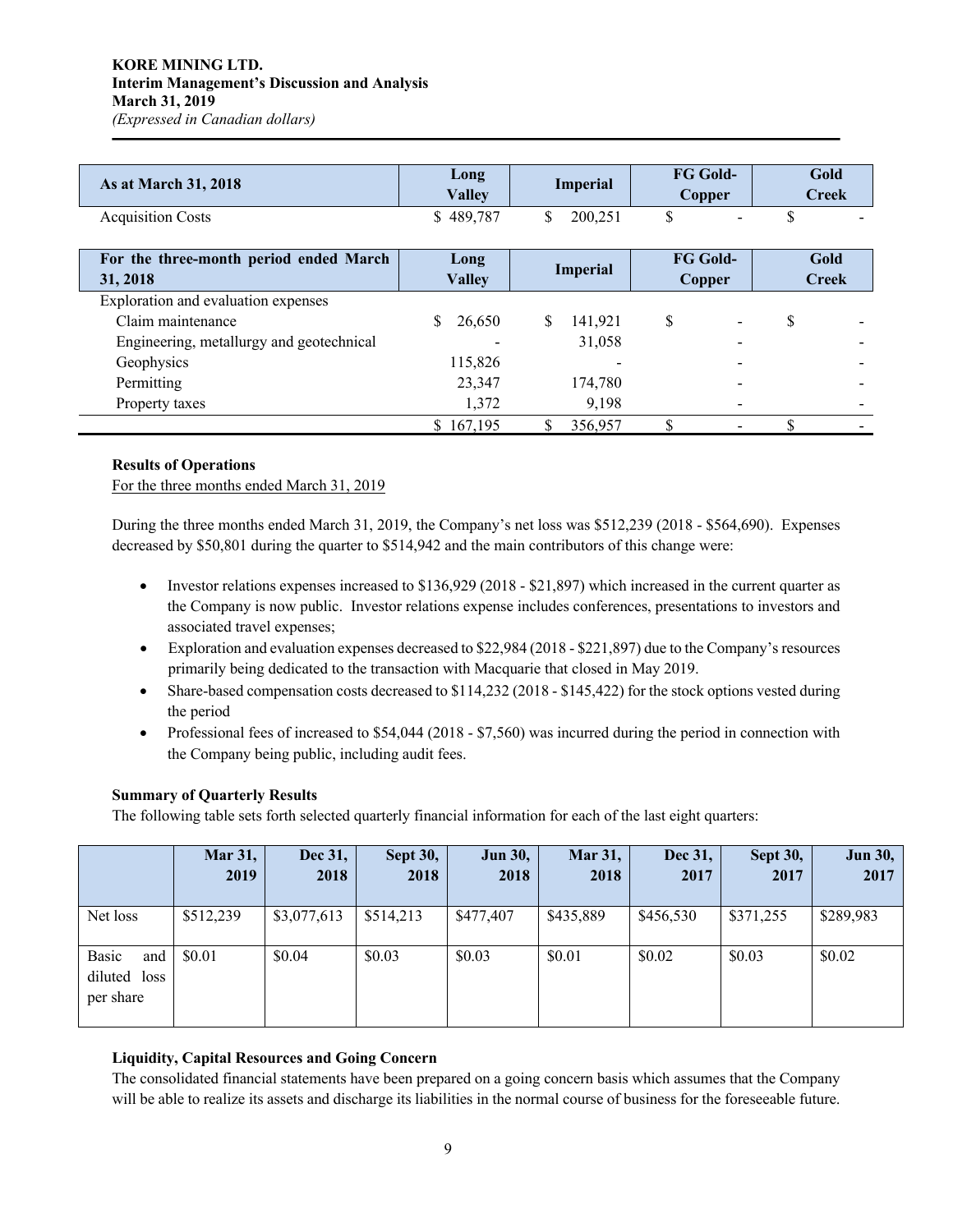The continuing operations of the Company are dependent upon the Company's ability to arrange adequate financing in the near term. However, there can be no assurance that the Company will be able to obtain adequate financing in the future or that the terms of such financing will be favorable. If adequate financing is not available when required, the Company may be required to delay, scale back or eliminate various programs and may be unable to continue operations. The Company will seek such additional financing through debt or equity offerings, but there can be no assurance that such financing will be available on terms acceptable to the Company or at all.

As at March 31, 2019, the Company had a cash balance of \$41,819 and a working capital deficit of \$1,365,718 (December 31, 2018 - \$925,770) with current liabilities of \$1,803,931 (December 31, 2018 - \$1,477,512). The Company has incurred losses since inception and does not generate any cash inflows from operations. For the threemonth period ended March 31, 2019, the Company had a net loss of \$512,239 (March 31, 2018 - \$564,690). Subsequent to March 31, 2019, the Company closed a financing for gross proceeds of \$4,300,000 including the \$4,000,000 Investment by Macquarie – see Note 11 to the financial statements for the period ended March 31, 2019 for further information.

The Company's ability to continue to meet its obligations and carry out its planned exploration activities for at least the next twelve months is uncertain and dependent upon the continued financial support of its shareholders and on securing additional financing. There is, however, no assurance that any such initiatives will be sufficient and, as a result, there is significant doubt regarding the going concern assumption and, accordingly, the ultimate appropriateness of the use of accounting principles applicable to a going concern. The Company's consolidated financial statements do not reflect the adjustments to the carrying values of assets and liabilities and the reported expenses and balance sheet classifications that would be necessary if the Company were unable to realize its assets and settle its liabilities as a going concern in the normal course of operations for at least 12 months following the year end. These adjustments could be material.

# *Cash Used In Operating Activities*

Net cash used in (provided by) operating activities during the three-month period ended March 31, 2019 was(\$18,956) (2018 - \$43,565). Cash was mostly spent on investor relations expenses, professional fees and management fees.

# *Cash Used in Financing Activities*

Total net cash used in financing activities during the three-month period ended March 31, 2019 was \$nil (2018 - \$9,922), which related to share issuance costs incurred in 2018.

## **Outstanding Share Data**

The Company's authorized share capital consists of an unlimited number of common shares without par value. At March 31, 2019, there were 71,241,914 shares issued and outstanding (December 31, 2018 – 71,241,914 shares).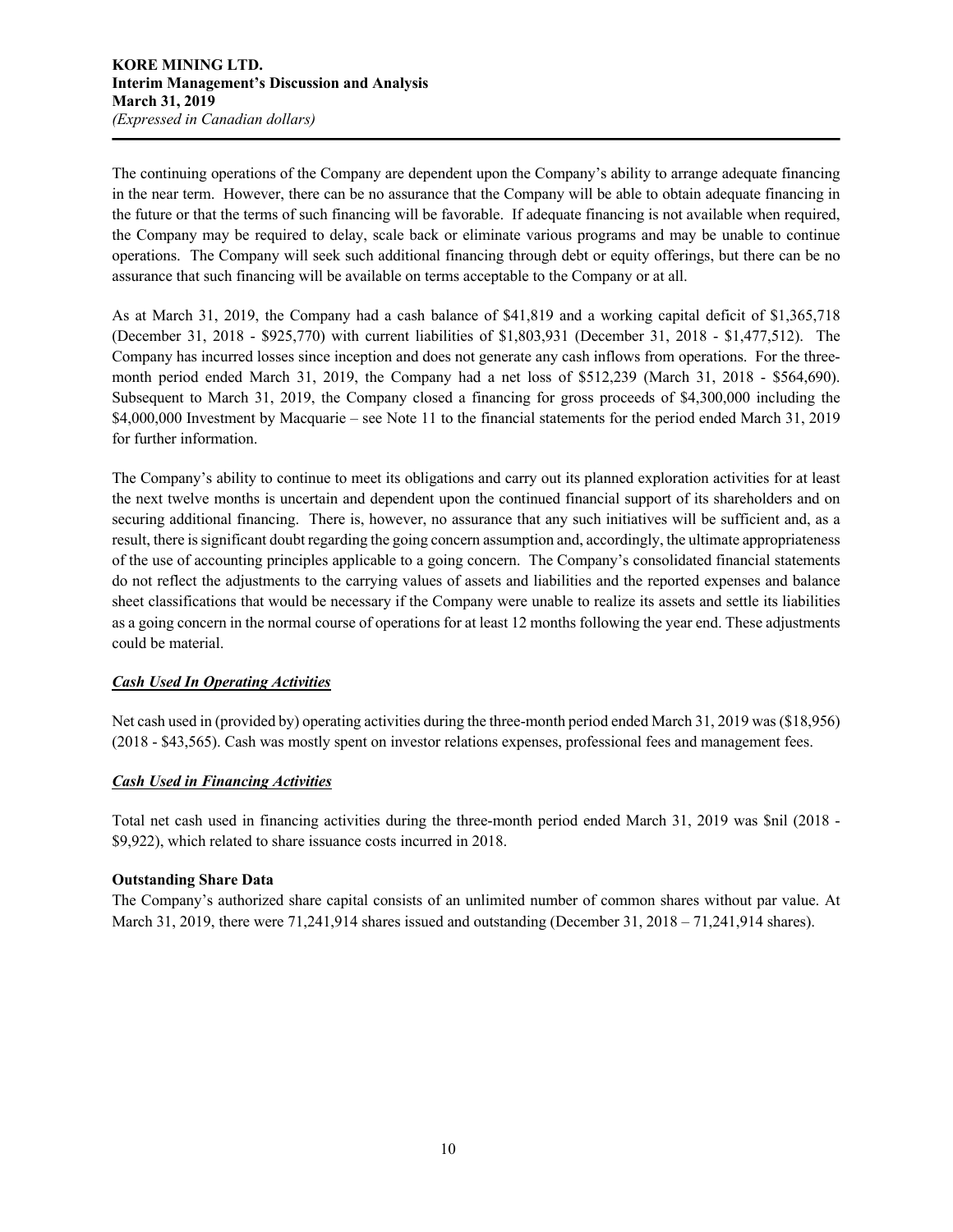|                               | <b>Number of</b><br><b>Shares/Options/Warrants</b> | <b>Exercise Price</b> | <b>Expiry Date</b> |
|-------------------------------|----------------------------------------------------|-----------------------|--------------------|
|                               |                                                    |                       |                    |
| Issued and Outstanding Shares | 78,441,914                                         |                       |                    |
| Warrants                      | 335,772                                            | \$1.50                | May 31, 2019       |
| Warrants **                   | 1,333                                              | \$0.90                | May 31, 2019       |
| Warrants                      | 121,500                                            | \$1.25                | June 10, 2020      |
| Agents' Warrants              | 308,000                                            | \$0.50                | October 21, 2020   |
| Warrants                      | 2,200,000                                          | \$0.75                | October 21, 2020   |
| <b>Stock Options</b>          | 300,000                                            | \$0.50                | November 2, 2021   |
| <b>Stock Options</b>          | 1,250,000                                          | \$0.50                | November 1, 2023   |
| Stock Options                 | 3,000,000                                          | \$0.14                | January 12, 2024   |
| <b>Stock Options</b>          | 150,000                                            | \$0.25                | May 9, 2024        |
| Fully Diluted at May 28, 2019 | 86,108,519                                         |                       |                    |

As of the date of this MD&A, the following shares, warrants and options were outstanding:

\*\* Warrants are convertible into units consisting of one common share and one half warrant; each whole warrant entitles the holder to acquire one additional common share at an exercise price of \$1.50 until May 31, 2019.

## **Financial Instruments and risk management**

(a) Financial instrument classification

The Company`s financial instruments consist of cash, deposits, amounts receivable and trade and other accounts payable.

Upon initial recognition, the Company measures its cash, amounts receivable, trade and other accounts payable at amortized cost.

The estimated fair market values of the Company`s financial instruments approximate their carrying values due to their short-term nature.

#### (b) Financial Risk Management

The Company may be exposed to risks of varying degrees of significance which could affect its ability to achieve its strategic objectives. The main objectives of the Company's risk management processes are to ensure that risks are properly identified and that the capital base is adequate in relation to those risks. The principal risks to which the Company is exposed are described below.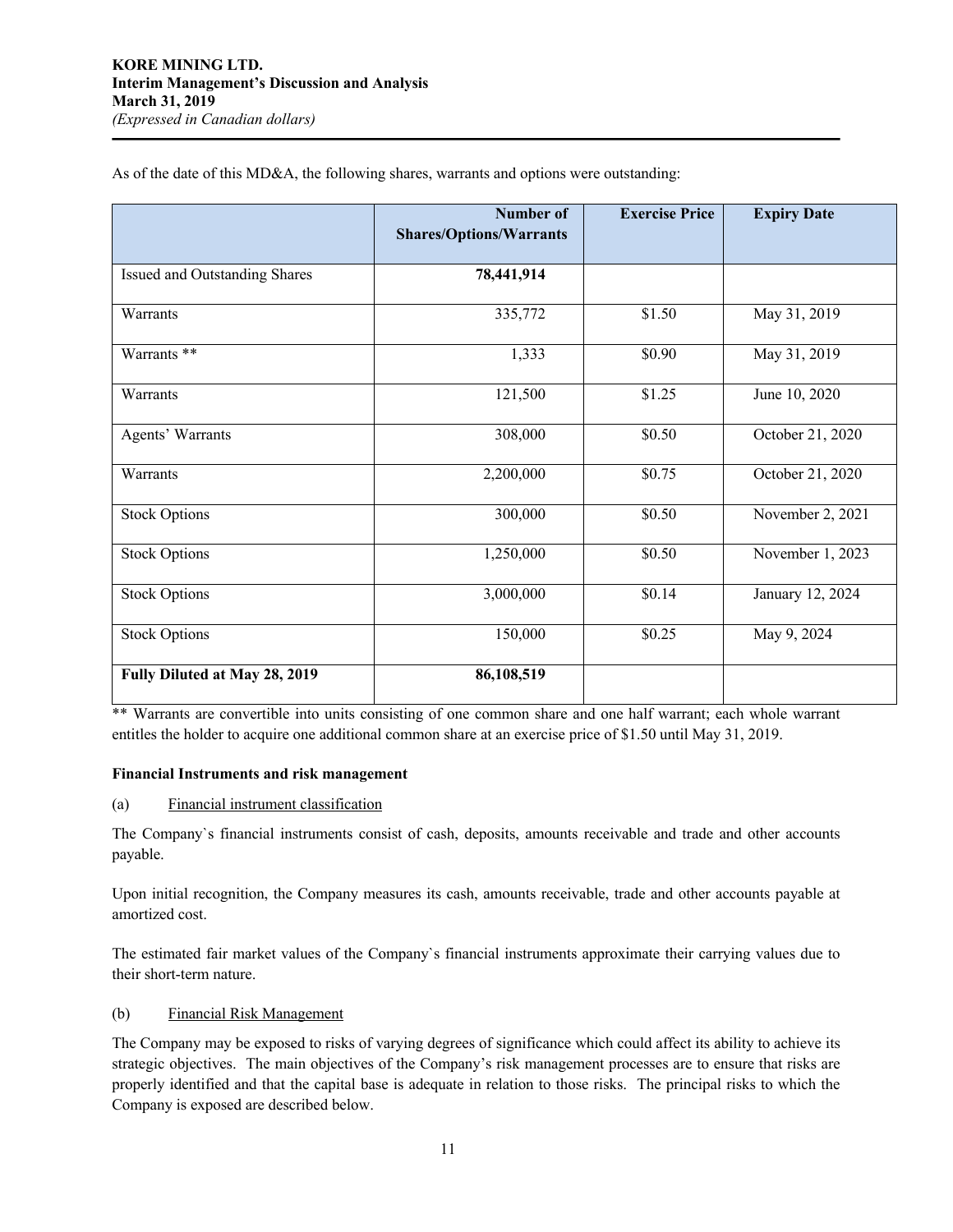#### (c) Interest rate risk

Interest rate risk is the risk arising from the effect of changes in prevailing interest rates on the Company's financial instruments. The Company's cash balances held at financial institutions earn interest at rates which vary according to prevailing rates. The Company does not deem the associated interest rate risk to be material.

#### (d) Credit risk

Credit risk is the risk of potential loss to the Company if a counter party to a financial instrument fails to meet its contractual obligations. The Company does not consider that it is exposed to any material credit risks.

#### (e) Foreign currency risk

Foreign currency risk is the risk that the fair value of, or future cash flows from, the Company's financial instruments will fluctuate because of changes in foreign exchange rates. The Company maintains a portion of its cash reserves in United States dollars which are, therefore, subject to fluctuations in foreign exchange rates.

At March 31, 2019, the Company has certain monetary items denominated in United States Dollars. Based on these net exposures, a 10% appreciation or depreciation of the Canadian dollar against the United States dollar would result in an increase or decrease of \$2,500 in the Company's net loss.

#### (f) Liquidity risk

Liquidity risk is the risk that the Company will not meet its financial obligations as they fall due. See "Liquidity, Capital Resources and Going Concern" section.

#### **Related party transactions and balances**

## *Related party transactions*

During the three month period ended March 31, 2019, the related party transactions (excluding key management compensation) were as follows:

a) A company owned by a relative of a director and officer provided marketing consulting services of \$14,250 (March 31, 2018- \$10,500) for the three months ending March 31, 2019.

b) Amounts owing to related parties are unsecured, non-interest bearing and due on demand. As at March 31, 2019, \$899,100 (December 31, 2018 - \$635,746) is due to related parties.

#### *Key management compensation*

Key management are those personnel having the authority and responsibility for planning, directing and controlling the Company and include the Chairman, President & Chief Executive Officer, Chief Financial Officer and Directors. For the three months ended March 31, 2019, total key management compensation was \$208,332, which includes management fees and salaries of \$129,000 and share-based compensation of \$79,332.

#### **Significant judgments, estimates and assumptions**

The preparation of the Company's consolidated financial statements in conformity with IFRS requires management to make judgments, estimates and assumptions that affect the reported amounts of assets and liabilities and disclosures of contingent assets and liabilities at the date of the consolidated financial statements and the reported amounts of income and expenses during the reporting period. Estimates and assumptions are continually evaluated and are based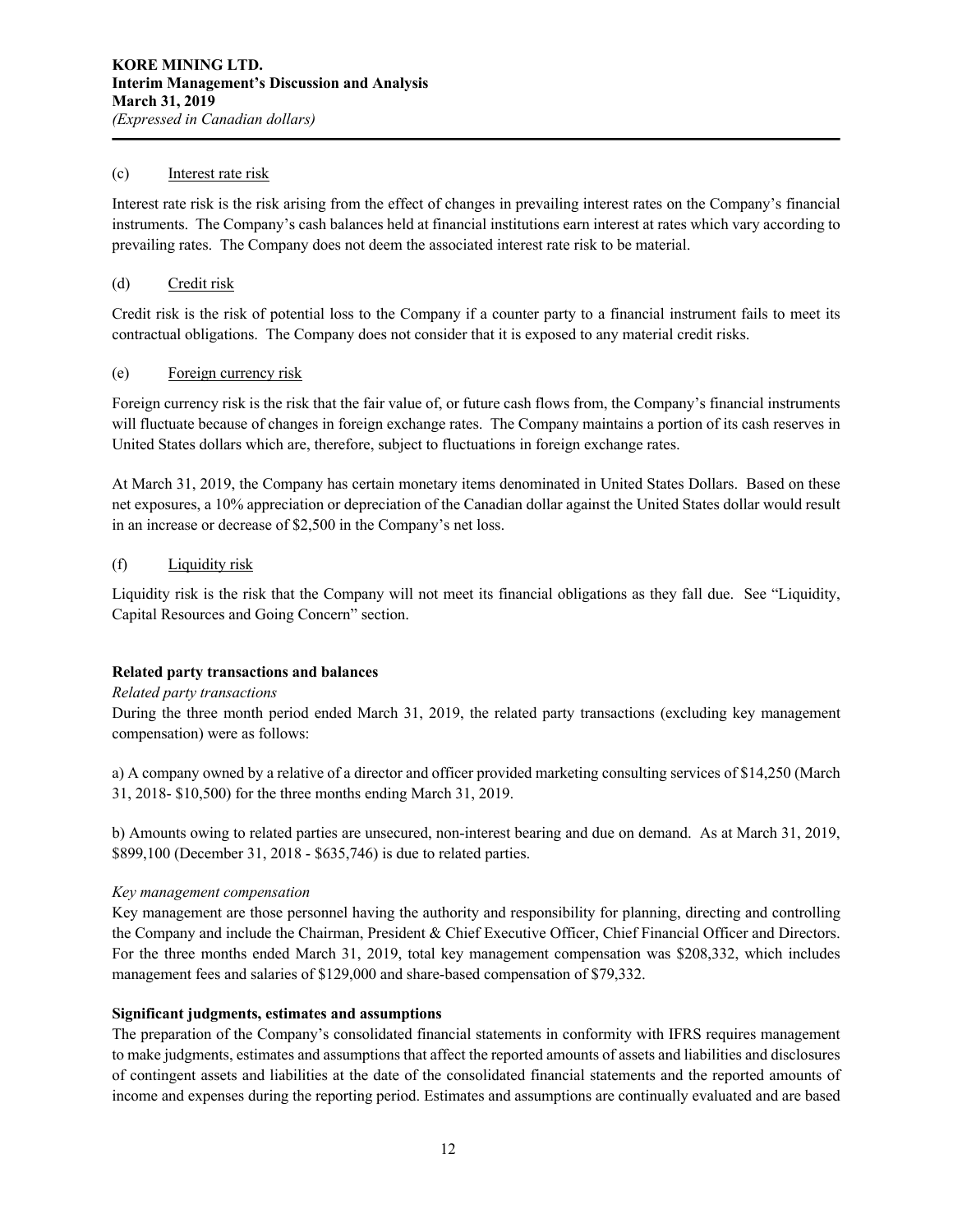on management's experience and other factors, including expectations of future events that are believed to be reasonable under the circumstances. Actual results could differ from these estimates.

#### *Critical Judgments*

The preparation of these consolidated financial statements requires the Company to make judgments regarding the going concern of the Company as discussed in Note 2 to the interim consolidated financial statements.

The Company is also required to make significant judgments on the ongoing feasibility of exploration and evaluation assets, and whether there are indicators that the right to explore the specific area has expired or will be allowed to expire, that further exploration and evaluation plans have changed, or whether development of a specific area is unlikely to recover existing exploration and evaluation costs. If any of these indicators are present, management would need to assess whether the exploration and evaluation property should be impaired.

#### **Recent Accounting Standards**

On January 1, 2019, the Company adopted IFRS 16 – Leases, which is a new standard to establish principles for recognition, measurement, presentation and disclosure of leases with an impact on lessee accounting. Adoption of this standard did not have a significant measurement or disclosure impact on the Company's unaudited condensed interim consolidated statements.

We completed our assessment of the adoption of IFRS 16 and determined that there were no quantitative impacts or any significant disclosure impacts as the Company does not have any significant leases.

## **Risks:**

## *Mining Risks*

The Company is subject to the risks typical in the mining business including uncertainty of success in exploration and development; operational risks including unusual and unexpected geological formations, and other conditions involved in the drilling and removal of material as well as environmental damage and other hazards; risks that intended drilling schedules or estimated costs will not be achieved; and risks of fluctuations in the price of commodities and currency exchange rates. Commodity prices are subject to volatile price movements over short periods of time and are affected by numerous factors, all of which are beyond the Company's control, including expectations of inflation, levels of interest rates, the demand for commodities, global or regional political, economic and banking crises and production rates in major producing regions. The aggregate effect of these factors is impossible to predict with any degree of certainty.

#### *Business Risks*

Natural resources exploration, development, production and processing involve a number of business risks, some of which are beyond the Company's control. These can be categorized as operational, financial and regulatory risks.

• Operational risks include finding and developing reserves economically, marketing production and services, product deliverability uncertainties, changing governmental law and regulation, hiring and retaining skilled employees and contractors and conducting operations in a cost effective and safe manner. The Company continuously monitors and responds to changes in these factors and adheres to all regulations governing its operations. Insurance may be maintained at levels consistent with prudent industry practices to minimize risks however the Company is not fully insured against all risks nor are all such risks insurable.

• Financial risks include fluctuations in commodity prices, interest rates and foreign exchange rates, all of which are beyond the Company's control.